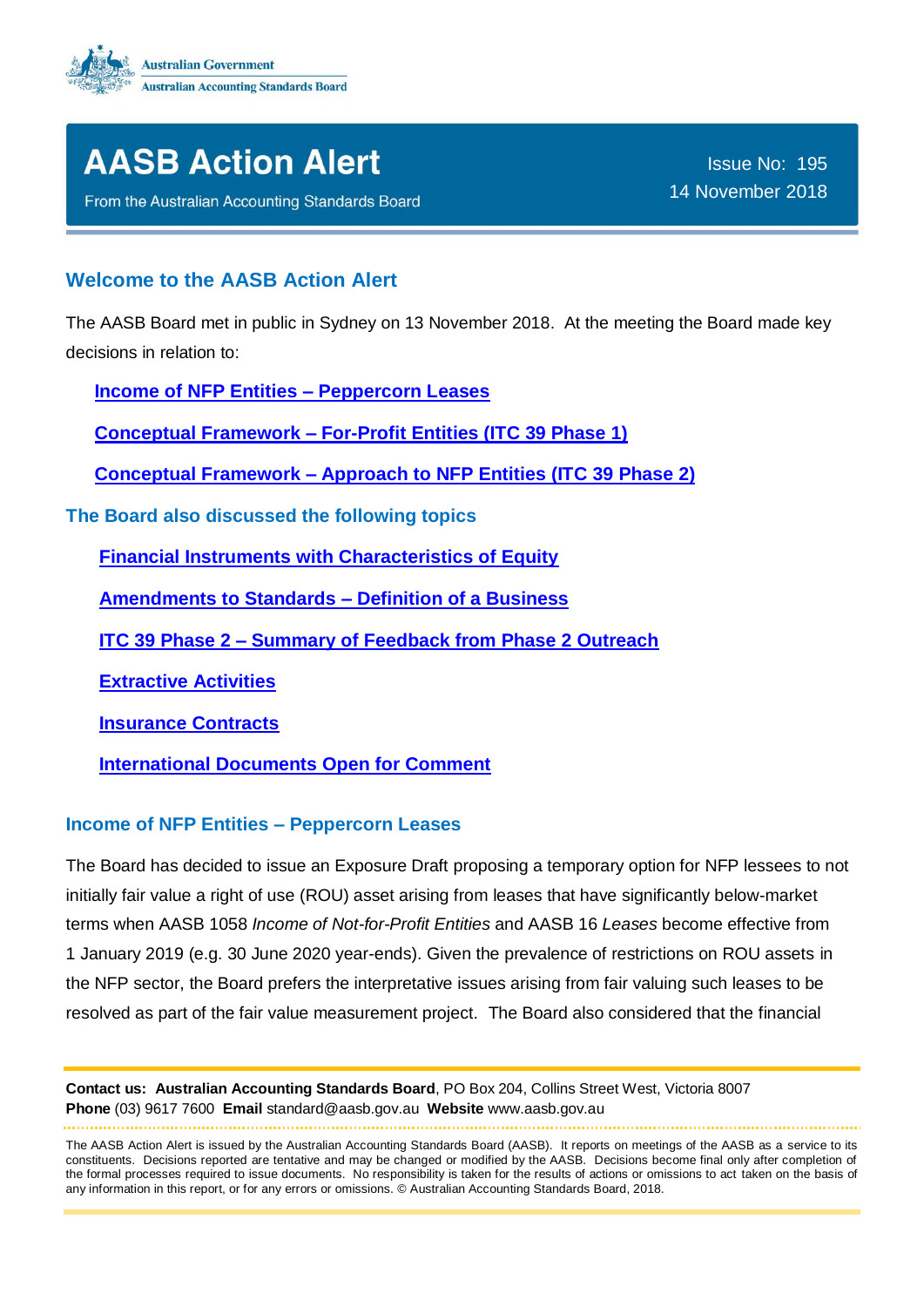

reporting thresholds of NFP private sector entities are likely to be revised as a result of the ACNC Legislative Review recommendations, and it is possible that entities at the lower level of the reporting threshold might not be required in future to apply the requirements of AASB 16 and AASB 1058. The optional relief is expected to remain in place until further guidance has been developed to assist NFP entities in fair valuing such right-of-use assets and the financial reporting requirements for private sector not-for-profit entities have been finalised. Entities choosing the temporary relief would value the ROU asset at the present value of the payments required.

The ED will propose that an entity applying this temporary option must include specific disclosures in the financial statements to ensure users understand the effects on the financial position, financial performance and cash flows of the entity arising from leases with significantly below-market terms and conditions.

When the temporary relief is removed, the Board would consider whether to provide transitional relief for existing leases with significantly below-market terms and conditions.

### <span id="page-1-0"></span>**Conceptual Framework – For-Profit Entities (ITC 39 Phase 1)**

The Board decided to proceed with Phase 1 of ITC 39 *Applying the IASB's Revised Conceptual Framework and Solving the Reporting Entity and Special Purpose Financial Statement Problems*, as follows:

- (a) Phase 1 will be limited to for-profit private sector entities that have public accountability and are required by legislation to comply with Australian Accounting Standards, and to other for-profit entities that elect to apply the revised *Conceptual Framework for Financial Reporting* (RCF). The intention of Phase 1 is to allow entities to maintain compliance with IFRS Standards, not to extend requirements for entities to prepare general purpose financial statements (GPFS). For example, Phase 1 will permit for-profit public sector entities to continue to state compliance with IFRS Standards where they elect to do so, but will not otherwise require public sector entities to adopt the RCF at this stage.
- (b) The limited scope of Phase 1 also means that the existing requirements continue in place for entities such as trusts that are required by their constitutional documents (rather than legislation) to comply with Standards. The Financial Reporting Framework project will reconsider the requirements for other for-profit entities not covered by Phase 1, after further research and outreach.
- (c) Some other types of entities were identified in submissions as potentially affected by Phase 1, such as internal registered managed investment schemes, unlisted entities that may be operating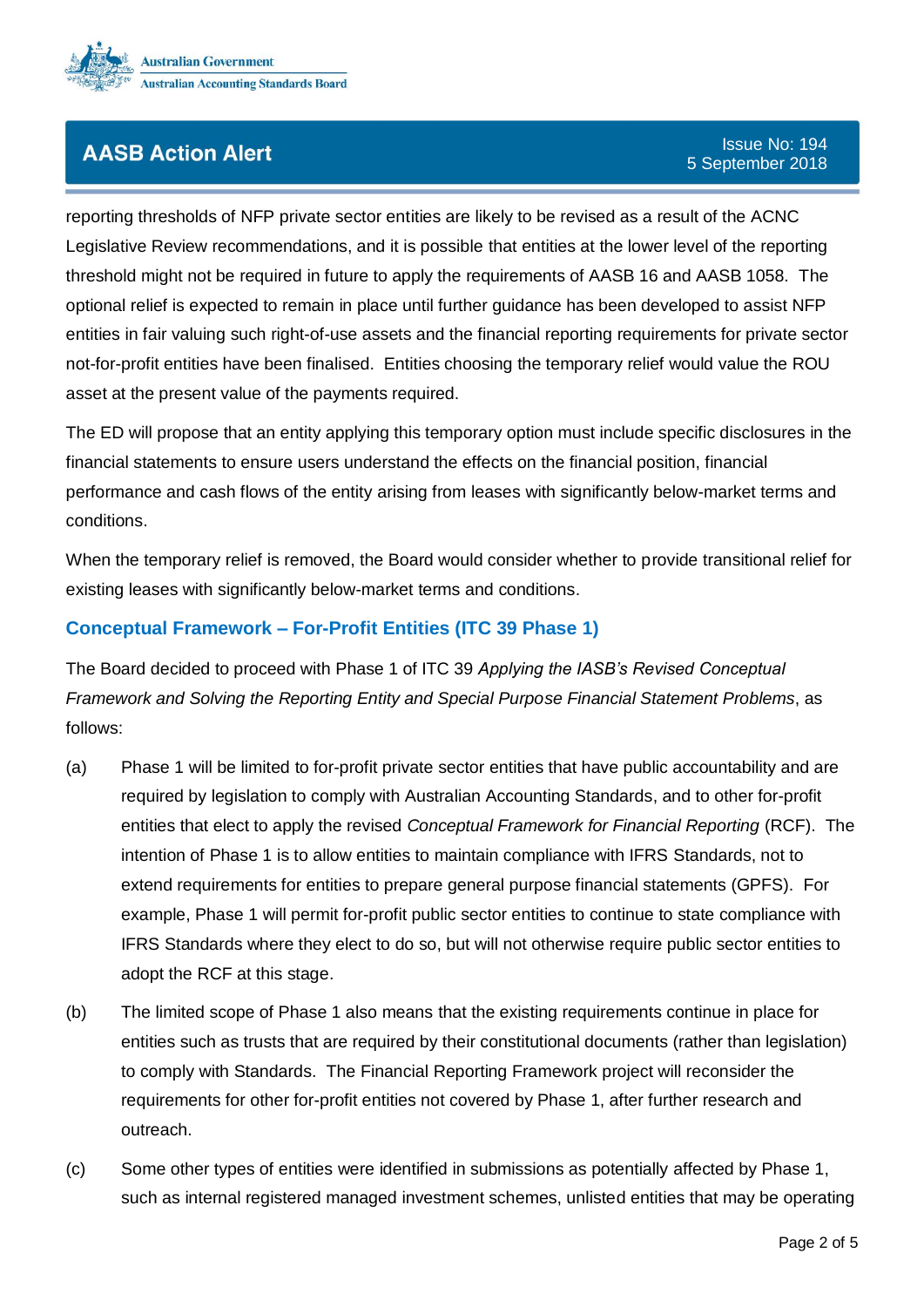

in over-the-counter markets and entities undertaking crowd-sourced funding. The Board decided that these entities should be considered through a public accountability sub-project, which will consider in accordance with *The AASB's For-Profit Standard Setting Framework* whether there should be any changes to who is deemed to have public accountability (an Australian decision), whether exemptions from the public accountability definition would be in the Australian public interest and whether additional guidance should be included to assist in interpreting the public accountability definition in an Australian context.

- (d) Some respondents to ITC 39 Phase 1 were concerned about having two conceptual frameworks in place at the same time. The Board noted the majority of respondents who expressed a view agreed with the short term approach, and reconfirmed its previous decision to have two conceptual frameworks for an interim period.
- (e) Whilst the substance of the Board's decisions are consistent with the proposals in ITC 39, the Board decided that the new approach to highlighting which entities apply which CF and scope restrictions warranted issuing a limited-scope Exposure Draft of the RCF and the consequential amendments to Standards and Interpretations. The ED will incorporate a proposed amending Standard AASB 2018-X *Amendments to Australian Accounting Standards – References to the Conceptual Framework*. The draft AASB 2018-X will include the Basis for Conclusions to explain the proposals and the Board's rationale in finalising Phase 1.

The Exposure Draft will be issued in January 2019 with a two-month comment period, with requested feedback limited to any fatal-flaw issues.

#### <span id="page-2-0"></span>**Conceptual Framework – Approach to NFP Entities (ITC 39 Phase 2[\)](#page-1-0)**

The Board welcomed ACNC Commissioner Dr Gary Johns to the meeting. The Board and Dr Johns agreed on the importance of consistent and appropriate external reporting for NFP private sector entities (including non-ACNC regulated entities). The Board will begin consulting with a wide range of stakeholders on the reporting framework options for the NFP private sector.

#### <span id="page-2-1"></span>**Financial Instruments with Characteristics of Equity**

The Board decided that the AASB comment letter to the IASB's Discussion Paper IASB/DP/1 *Financial Instruments with Characteristics of Equity* (FICE) will state the proposed principles in the DP:

- (a) would give rise to new practical issues and outcomes that are counter-intuitive to the substance of some financial instruments;
- (b) do not address adequately some of the practical issues that are common in Australia; and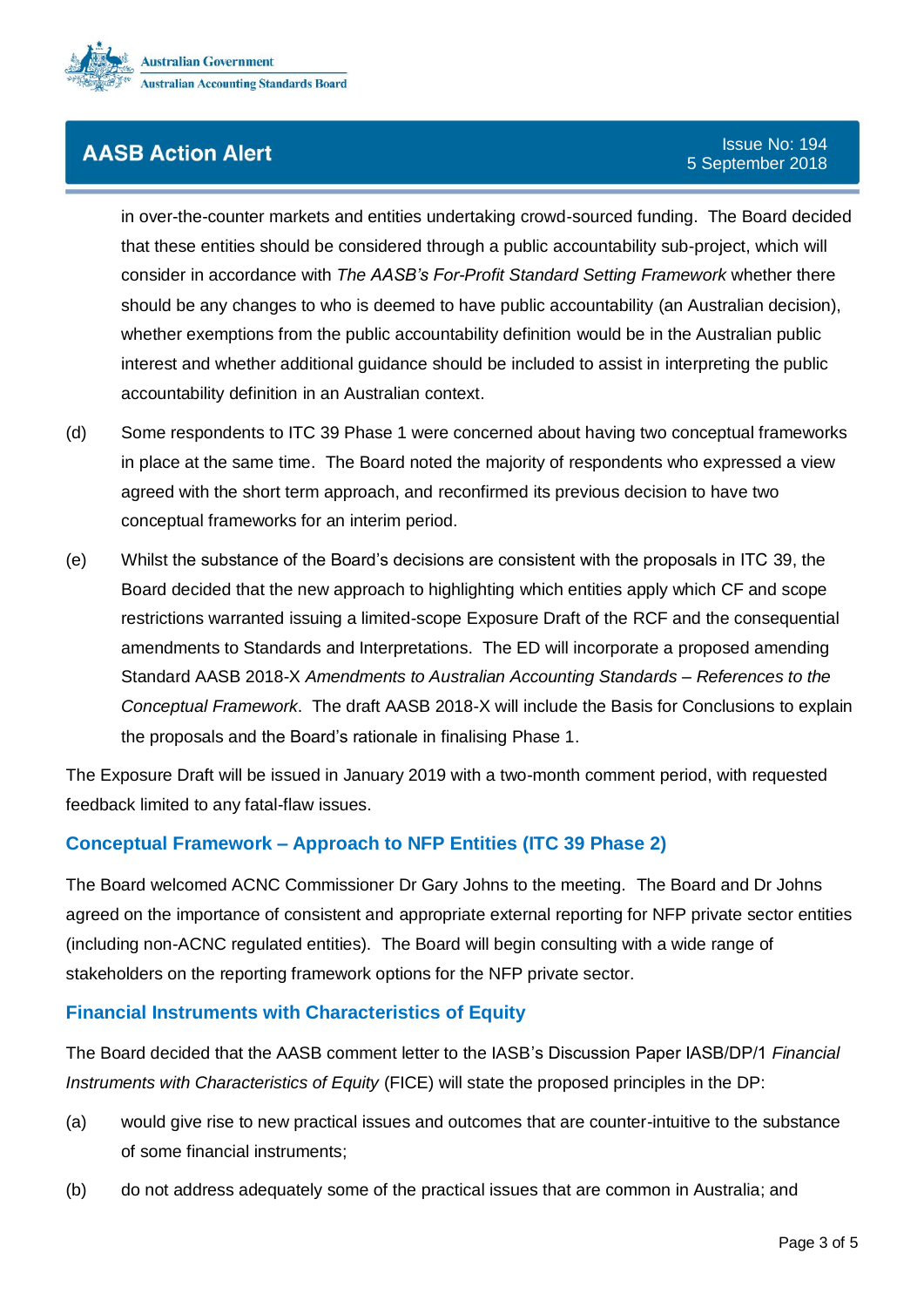

(c) are inconsistent with the definition of a liability and related guidance in the revised *Conceptual Framework for Financial Reporting*.

Although the Board supports the IASB trying to develop robust principles for the classification of financial liabilities and equity, the Board considered that pursuing the FICE project based on the current proposals is not worthwhile for the above reasons.

<span id="page-3-0"></span>The Board also decided to provide the IASB with examples of practical issues that have not been sufficiently addressed in the IASB's DP and the extent of these issues in Australia.

#### **Amendments to Standards – Definition of a Busines[s](#page-1-0)**

The Board did not raise any issues regarding the recent amendments by the IASB of the definition of a business. The Board will vote on the Australian equivalent to the IFRS Standard *Definition of a Business* out-of-session.

### <span id="page-3-1"></span>**ITC 39 Phase 2 – Summary of Feedback from Phase 2 Outreac[h](#page-1-0)**

The Board noted feedback received during the Board's September roundtables on enhancing financial reporting and replacing special purpose financial statements for for-profit entities. A summary of this feedback will be available on the AASB's website shortly.

#### <span id="page-3-2"></span>**Extractive Activitie[s](#page-1-0)**

The Board did not have any specific feedback on the IASB's terms of reference requesting input from national standard-setters on its Extractive Activities project. The Board agreed to share feedback received during local outreach with the IASB.

#### <span id="page-3-3"></span>**Insurance Contracts**

The Board welcomed Anne Driver, Chair of the AASB Transition Resource Group for AASB 17 *Insurance Contracts* to the meeting. The Board noted her update regarding AASB 17/IFRS 17 *Insurance Contracts* implementation in Australia and worldwide. No decisions were made.

#### <span id="page-3-4"></span>**International Documents Open for Comment**

The Board decided not to comment on the following forthcoming international consultation documents:

- (a) the IASB Exposure Draft addressing costs considered in assessing whether a contract is onerous; and
- (b) the IPSASB Exposure Draft addressing collective and individual services and emergency relief.